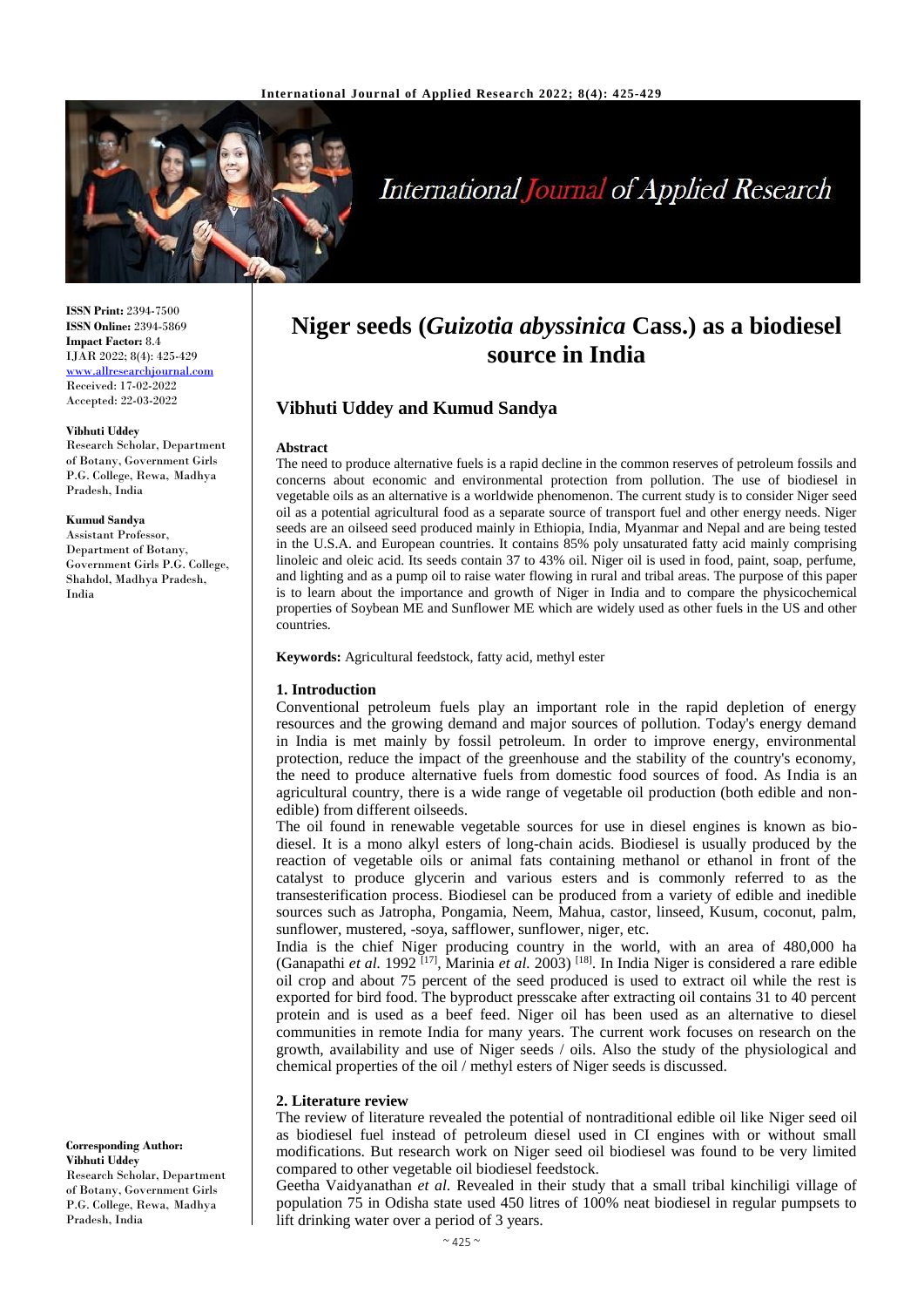The village level production unit produces 10 litres per day using a pedal driven machine. The local harvested Niger seeds were used as raw material for the production of biodiesel. Demirbus mentioned in his research paper that the Niger seed (*Guizotia abyssinica*) is one of the potential biodiesel edible oil feedstock (Demirbas, 2009) [1]. Mohan Kumar *et al.* (2011)<sup>[2]</sup> described the important feature of this crop is that it gives reasonable seed yield even under poor marginal growing conditions and Niger is mainly cultivated for extraction (about 30-50%) of oil which is used for soap making, lighting, lubrication and also used as a biodiesel. Rakeshsarin *et al.* (2009)<sup>[3]</sup> has confirmed the niger oil as a source of potential biodiesel feed stock as per IS 1460 specifications and also mentioned that the niger oil is a non-traditional edible oil which may not come under the food security concern.

Gubitz GM *et al.* 1999)<sup>[4]</sup> mentioned in their research paper that Niger seeds (*Guizotia abyssinica*) is cultivated in tropical countries and is quite expensive as it is imported usually from Ethiopia and India. Also the Niger seed oil has been identified as a potential biodiesel crop because of the presence of 50–60% the oil called biocrude, which can be converted into biodiesel by chemical or lipase mediated esterification. USDN Gain: in its reports mentioned that India annually exports of volume around 1 million tons, including approximately 300,000 tons of minor oilseeds worth of more than \$1 billion high value handpicked select (HPS) oilseeds include peanuts, sesame, niger seed, cottonseed, safflower seed and rapeseed-mustard (USDN,  $2013$ )<sup>[5]</sup>.

## **3. General morphology of Niger plants and seeds**

Niger (*Guizotia abyssinica* (L.f.) Cass.) is an oilseed crop cultivated for more than 5000 years. It is widely grown in South India and Ethiopia, which are the two major countries producing Niger (Ramadan, 2012)  $[6]$ . The Common names of Niger are nigerseed, noug, guizotiaoléifère, ramtil, nigersaat, verbesina da Índia, abisin, negrillo, ramtilla.

There are six species of Guizotia with *G. abyssinica* being the only cultivated species. Niger seed belongs to the same botanical family as sunflower and safflower (Compositae). The crop grows best on poorly drained, heavy clay soils (Getinet and Teklewold,  $1995$ )<sup>[7]</sup>. Niger is cultivated in both temperate and tropical climates, being considered a temperate-region plant that has adapted to a semi-tropical environment. It prefers moderate temperatures for growth, from about 19 $\degree$ C to 30 $\degree$ C.

## **A. Botonical description**

Niger is an annual dicotyledonous herb. The root system is well developed, with a central tap-root and its lateral branching. The stem of Niger is usually round, smooth to slightly rough, hollow and moderately branched. The fruit is small 3-5 mm in length and 1.5mm in width. There are usually between 15 and 30 mature seeds/head; (Fig.2) occasionally more, and a varying number of immature seeds or pops at the centre.



**Fig 1:** Niger plant



**Fig 2:** Niger seeds



**Fig 3:** Niger leaves & flowers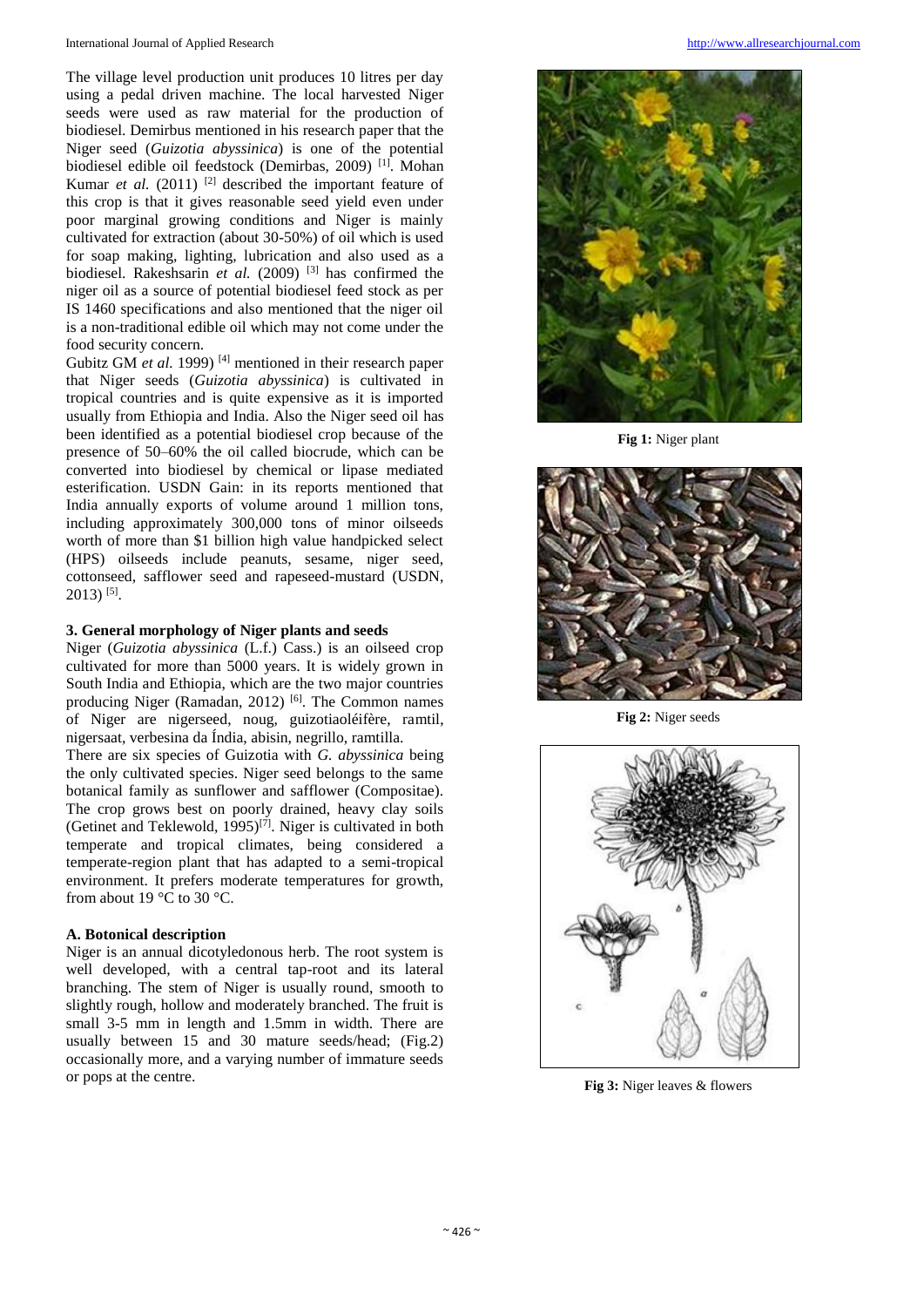It is a dicotyledonous herb, moderately to well branched, growing up to 2 m in height (Getinet and Teklewold, 1995) [7]. The first leaf is paired and small and successive leaves are larger. The leaves are arranged on opposite sides of the stem; at the top of the stem leaves are arranged in an alternate fashion. Leaves are 10-20 cm long and 3-5 cm wide (Fig. 1). The leaf margin morphology varies from pointed to smooth and leaf colour varies from light green to dark green, the leaf surface is smooth. The stem of Niger is smooth to slightly rough and the plant is usually moderately to well branched. Niger stems are hollow and break easily. The number of branches per plant varies from five to twelve and in very dense plant stands fewer branches are formed. The colour of the stem varies from dark purple to light green and the stem is about 1.5 cm in diameter at the base. The Niger flower is yellow and, rarely, slightly green. The heads are 15-50 mm in diameter with 5-20 mm long ray florets. The plant height of Niger is an average of 1.4 m (Getinet *et al.* 1996) [8] .

#### **B. Cultivation and Harvesting**

Niger seed are broadcast or sown in rows in tropical areas (during June to August for a rainy season crop, and September to mid-November for a winter season crop in India). Seed may be broadcast at rate of 10 kg/ha or sown in rows 40 to 50 cm apart at rate of 5 kg/ha. One hand-weeding is usually sufficient. Many cultivators do not manure the land. Best yields of seed and straw obtained with a balanced and good selection of fertilizer. In India, when Niger is mixed with ragi, rows should be 15-30 cm apart to allow weed control, the land being harrowed 3-4 times before planting. Niger is a good crop for rotation with corn or wheat.

Niger is harvested 3-4.5 months after planting, depending on the region. It should be allowed to stand until flowers have withered. Further delay will cause heavy loss of seed through shedding. Crop can be harvested by hand or machine. Threshing is mostly done by hand in India. Seeds are easily separated then they are cleaned of all earth and weed seed by winnowing and sieving.

## **C. Geographical Distribution in India**

India is the most important country accounting for more than 50% of world Niger area and production. The oil seed production is mostly saturated in southern and central districts. In India, Niger is grown on an area of 0.52 million ha mainly during kharif. However, in Orissa it is a rabi crop. Madhya Pradesh, Maharashtra and Orissa contribute more than 80% of area and production. Other states where niger is grown are Andhra Pradesh, Bihar, Karnataka and West Bengal as mentioned in the (Ahlawat)  $^{[9]}$  table 1.

**Table 1:** Area, production and Productivity of Niger in different states of India (2003-04).

| <b>State</b>   | Area (hectare) | <b>Production (tonnes)</b> | <b>Yield</b> (kg/hectare) |
|----------------|----------------|----------------------------|---------------------------|
| Andhra Pradesh | 17.0           | 7.0                        | 412                       |
| Assam          | 9.7            | 5.0                        | 515                       |
| Chhattisgarh   | 70.8           | 12.5                       | 177                       |
| Jharkhand      | 27.5           | 5.3                        | 193                       |
| Karnataka      | 7.0            | 1.0                        | 143                       |
| Madhya Pradesh | 12.2           | 25.8                       | 230                       |
| Maharashtra    | 54.0           | 17.0                       | 315                       |
| Orissa         | 130.2          | 31.9                       | 245                       |
| West Bengal    | 8.0            | 5.0                        | 625                       |
| India          | 437.0          | 111.0                      | 253                       |

## **D. Oil content of Niger**

The niger seed usually contains 30% oil, in some accessions from Orissa in India have larger seeds than average, and medium seed types from Karnataka have higher oil content (e.g. up to 43%). The soybean and Sunflower seeds contain 18-23% oil and 3850% of oil.

#### **4. Fatty acid composition**

Fatty acid composition generally includes saturated acids like palmitic, stearic, arachidic, monosaturated acids like palmitoleic, oleic, erucic and polysaturated acids like linoleic, linolenic. Vegetable oils ideally have high mono saturated, low saturated and polysaturated fatty acids are considered to be a suitable fuel for C.I. Engines.

Sangita Yadav *et al*. Determined that the oil quality in the fatty acid composition of niger seed oil for two consecutive years and compared the results with other minor oilseed crops. And found that Niger oil has four major fatty acids namely palmitic, stearic, oleic and linoleic acid. Oleic and linoleic fatty acids showed high variability ranging from 23.52 to 53.05% and 32.03–58.28%, respectively. Total unsaturated fatty acid (81.79-85.06%) was found to be higher than total saturated fatty acid (14.94-18.21%). Based on saponification number (200.16-202.16) and Iodine value  $(105.69-126.7 \text{ g} I 2 100 \text{ g}^{-1})$  the Niger oil finds its application in various industries while Cetane number confirmed the use of it as biodiesel (Yadav)  $[10]$ .

**Table 2:** Comparison of Niger seed oil methyl ester with sunflower and soybean oil methyl esters. (Mohamed, 2012, Khunger, 2014 and Gopinath, 2010)<sup>[11-13]</sup>.

| Sl No                       | <b>Fatty Acid</b>                    | $ME(\%FA)$   | Niger oil Sunflower oil Sovbean oil<br>$ME$ (%FA) | $ME(\%FA)$ |
|-----------------------------|--------------------------------------|--------------|---------------------------------------------------|------------|
|                             | Palmitic acid (C16:0)                | 8.0-9.7      | 5.35                                              | 10.2       |
| $\mathcal{D}_{\mathcal{L}}$ | Stearic acid (C18:0)                 | $5.6 - 8.1$  | 3.41                                              | 3.7        |
| 3                           | Oleic acid $(C18:1)$                 | $5.9 - 11.0$ | 19.58                                             | 22.8       |
|                             | Linoleic acid(C18:2) $  70.7 - 79.2$ |              | 46.87                                             | 53.7       |

#### **5. Physical and chemical properties**

The fatty acid composition and other properties like cetane number, viscosity etc. plays important role in selecting the efficient biodiesel. The comparison of Niger seed oil ME properties are almost falls in line with the soybean and sunflower oil ME.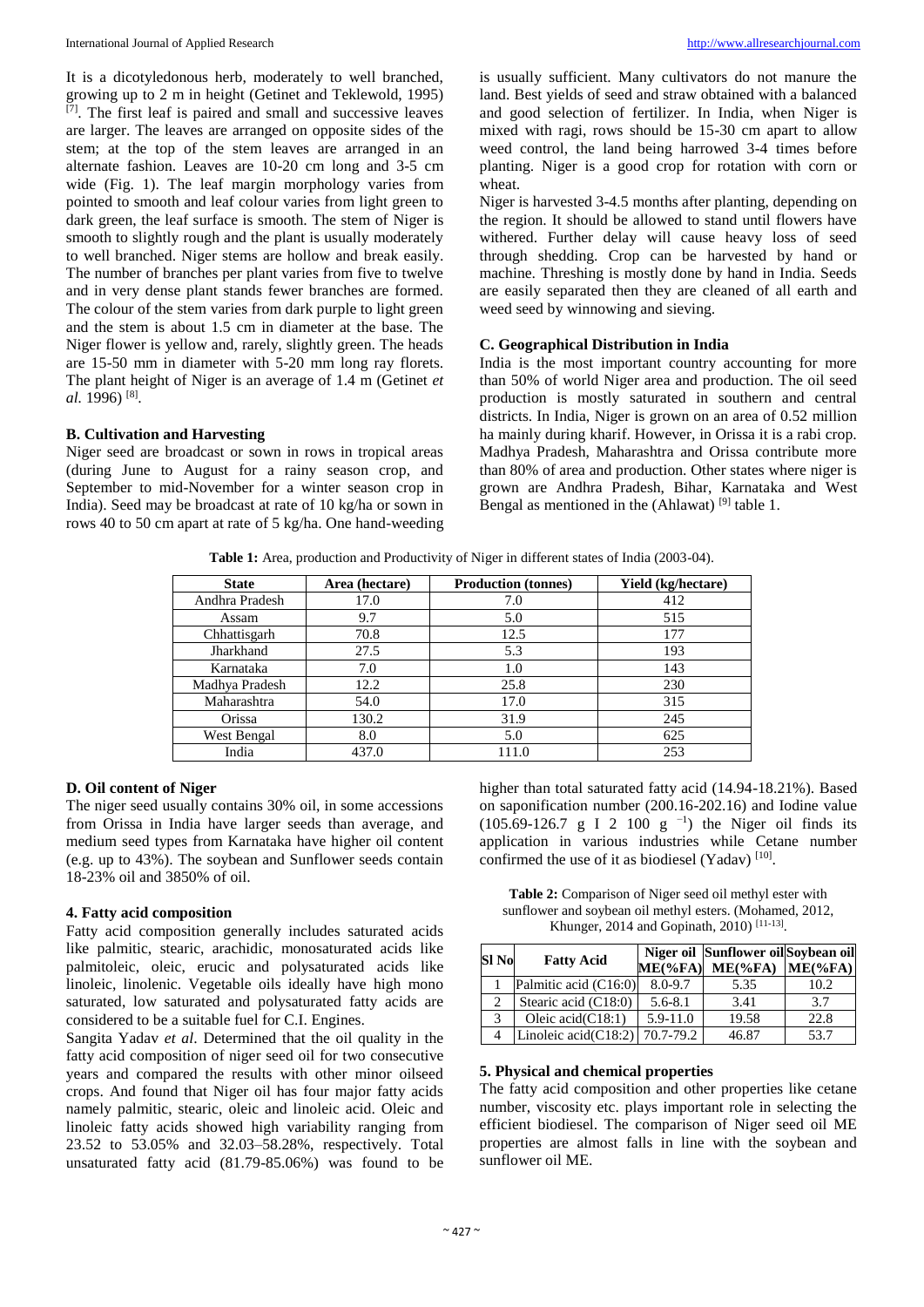Table 3: Properties of Niger oil methyl esters are compared with soybean and sunflower oil methyl esters (Sarin *et al.* 2009)<sup>[3]</sup> and Singh and Singh (2010)<sup>[14]</sup>.

| Sl No | <b>Property</b>                     | Niger ME            | Sovbean ME           | <b>Sunflower ME</b>  |
|-------|-------------------------------------|---------------------|----------------------|----------------------|
|       | Calorific value $(MJ/kg)$           | 34                  | 33.5                 | 33.5                 |
|       | Cetane number                       |                     |                      | 49                   |
|       | Density $(kg/m^3)$                  | 901                 | 885                  | 860                  |
|       | Kinematic viscosity ( $mm^2$ / sec) | $4.30(40^{\circ}C)$ | $4.5(37.8^{\circ}C)$ | $4.6(37.8^{\circ}C)$ |
|       | Flash point( ${}^0C$ )              | 157                 | 178                  | 183                  |
|       | Cloud point( ${}^{0}C$ )            |                     |                      |                      |

#### **6. Uses and byproducts of Niger**

Niger is cultivated as an oil seed crop, the seeds yielding about 30% of a clear, excellent, edible oil which is slow drying, used in foods, paints, and perfumes and as an illuminant and also in industrial purposes. It is used as a substitute for olive oil, can be mixed with linseed oil, and is used as an adulterant for rape oil, sesame oil, *et al*. Seeds can also be used fried or as a condiment. Seed is commonly used as food for birds. After the chemical conversion of Niger seed oil into Niger biodiesel, glycerin is obtained as byproduct and used in the soap production. The plant remains after threshing could be used as green manure for the soil.

#### **7. Yield**

Niger seed is one of the oil seed which covered under the Minimum Support Prices (MSP) given by the government through public, cooperative and other agencies designated by the state governments [15].

Statistical data on the production of Niger seed vary greatly. The production is concentrated in Ethiopia and India, which had a combined annual production of about 350,000 t in the 1990s. Niger seed production in India is declining; in 1990 it was estimated at 200,000 t, in 2000 at 120,000 t. This is clearly evident from the report as below.

**Table 4:** Production of oil seeds/oils in India [16].Quantity in Lakh tons

| Oil seeds/oils | 2019-20   |             | 2020-21   |      |
|----------------|-----------|-------------|-----------|------|
|                | Oil seeds | <b>Oils</b> | Oil seeds | Oils |
| Niger seed     | 0.98      | 0.29        | 0.96      | ስ ንዕ |

## **8. Limitations**

The harvest index (ratio of harvested product to total plant weight) is low; fertilizer used for the crop seems to be promoting the vegetative growth rather than seed yield (Getinet and Sharma 1996) [8]. Local awareness and demand for Niger seed oil in the farmers is low. The facilities and infrastructure needed for the biodiesel conversion is obsolete. Potential threats from pests and diseases to the Niger were not known. Because of the hull thickness, its fibrous composition is more; hence Niger seed has a lower oil recovery rate compared to other oilseeds. More research work requires on growth, yield, usage of Niger seed oil and multiple vegetable oil feedstock biodiesel conversion in India.

#### **9. Conclusions**

In this study the Niger seed methyl ester properties were compared and it seems to have a good potential to be used as a future energy biodiesel source due to its Cetane number and other fatty acid compositions.

The plant *G. abyssinica* is treated as neglected underutilized crop despite being nutritionally rich, medicinally and economically important for the livelihood of small and marginal farmers in arid and semi-arid areas of the country. The farmers are realizing importance of Niger and net income nowadays. The diverse agro-ecological conditions in the country are favorable for growing the Niger. The feedstock cultivation, harvest and storage to conversion technology, project finance and regulatory guidance are important considerable factors to increase the usage of Niger. The Government has initiated several programmes to improve yields through better varieties, with consequent benefits to farmers and to the country through increased supply of seed available for export.

#### **10. Acknowledgement**

The authors are thankful to authorities of Agriculture department of Dindori district who helps in ways more than one.

#### **11. References**

- 1. Demirbas A. Progress and recent trends in biodiesel fuels. Energy Convers. Manage, 2009;50(1):14-34.
- 2. Gubitz GM, Mittelbach M, Trabi M. Exploitation of the tropical oil seed plant *Jatropha curcas* L. Bioresour Technol. 1999;67:73-82.
- 3. Mohan Kumar BN, Basavegowda, Vyakaranahal BS, Deshpande VK, Kenchanagoudar PV. Influence of sowing dates on production of seed yield in niger (*Guizotia abyssinica* Cass.), Karnataka J Agric Sci. 2011;24(3):289-93.
- 4. Sarin Rakesh, Meeta Sharma, Arif Ali Khan. Studies on *Guizotia abyssinica* L. Oil: Biodiesel synthesis and process optimization," Indian oil corporation Ltd, R&D centre, Sector-13, Faridabad 121 007, India. Elseveir. 2009;100:4189-4192.
- 5. USDN. Gain: India oil seeds and products, 2013.
- 6. Ramadan MF. Functional properties, nutritional value, and industrial applications of niger oilseeds (*Guizotia abyssinica* Cass.)., Crit Rev Food Sci Nutr. 2012;52:1- 8.
- 7. Getinet A, Teklewold A. An agronomic and seedquality evaluation of niger (*Guizotia abyssinica* Cass.) germplasm grown in Ethiopia, Plant Breed. 1995;114:375-76.
- 8. Getinet A, Sharma SM. Niger *Guizotia abyssinica* (L.f.) Cass, Promoting the conservation and use of underutilized and neglected crop, 5; Institute of Plant Genetics and Crop Plant Research, Gatersleben, International Plant Genetic Resources Institute, Rome, 1996.
- 9. Dr. IPS Ahlawat. Agronomy Rabi Crops, Niger, Head, Division of Agronomy, Indian Agricultural Research Institute, New Delhi, 110012.